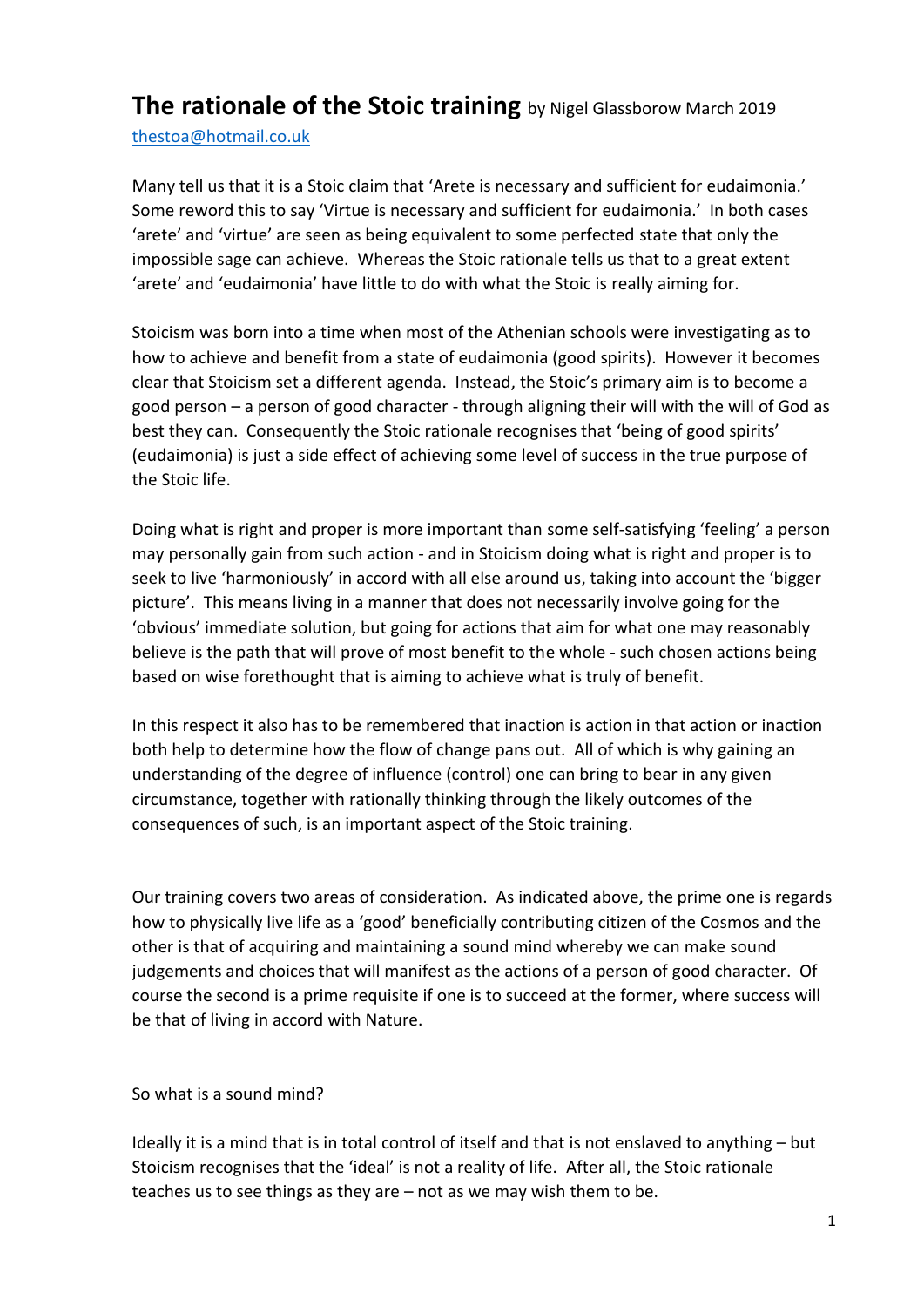In one respect, some minds are not free of their physical state in that 'physical' disorders (big and small) affecting the mind can lead to all sorts of problems regards self-control. But in that we are not looking to perfection, it is accepted that some people will not have the capability to have as much self-control as others. All, as Stoics, will try to maintain as good a control over their mind and their actions as is possible given their circumstance, while striving, through ongoing training and exercises, to achieve their 'personal best' in their chosen discipline – and that discipline is that of being a good and skilful actor on the play of life.

Much of being of sound mind involves coming to terms with matters that are external to our 'reasoning faculty'. So we need to establish what the 'reasoning faculty' is when it comes to the Stoic monistic view that mind and body are one.

While according to the Stoic rationale our individual consciousness is a oneness that is an aspect of our physical being, it is also to be seen that we can categorise various aspects of the output of our mind while recognising that all aspects operate through their common use of our brain and our nervous system. However, unlike with bodily organs etcetera, there is no definitive boundary between different aspects of the workings of our minds.

There are physical aspects of our brains that appear to be involved in certain physical aspects of our body and thinking processes, however when it comes to the making of choices as a result of the 'feeling' aspects of the mind and the 'reasoning' aspects of the mind there is no real distinction in that in both cases it is our whole self that is making judgements and choices that manifest as action.

As such, this 'reasoning faculty' is in reality a Stoic visualisation that is used as a means to concentrate our minds whereby we ensure that the reasoning and feeling aspects of our consciousness are in harmony and that our emotions do not run away with us. We could just as easily call it our 'Jiminy Cricket' or our 'moral conscience'.

We visualise what it would be like to view 'from afar' how we act within the play of life and what such a dispassionate 'observer' would make of seeing any situation as it really is and what would such an 'observer' judge would be the best way for us to live life. Of course such an 'observer' ought not to 'feel' our emotions so they are not 'bribed' by such, albeit they may observe them. And so much of the Stoic training is aimed at distancing the 'reasoning faculty' from the effects of the emotions, and more especially at using its 'distancing skills' to try to prevent any 'feeling' from developing into a perturbation. We create an imagined duality of mind in order to ensure that the mind works as a harmonious whole, despite the rationale of the Stoic beliefs telling us that our nature is monistic.

While the ability to reason is seen in Stoicism as being what is added to the hierarchy of being – namely 'material' as in all physical 'things', 'animate' as in all living states, 'independently mobile' as in all animal life, 'reasoning' as in all rational beings – living in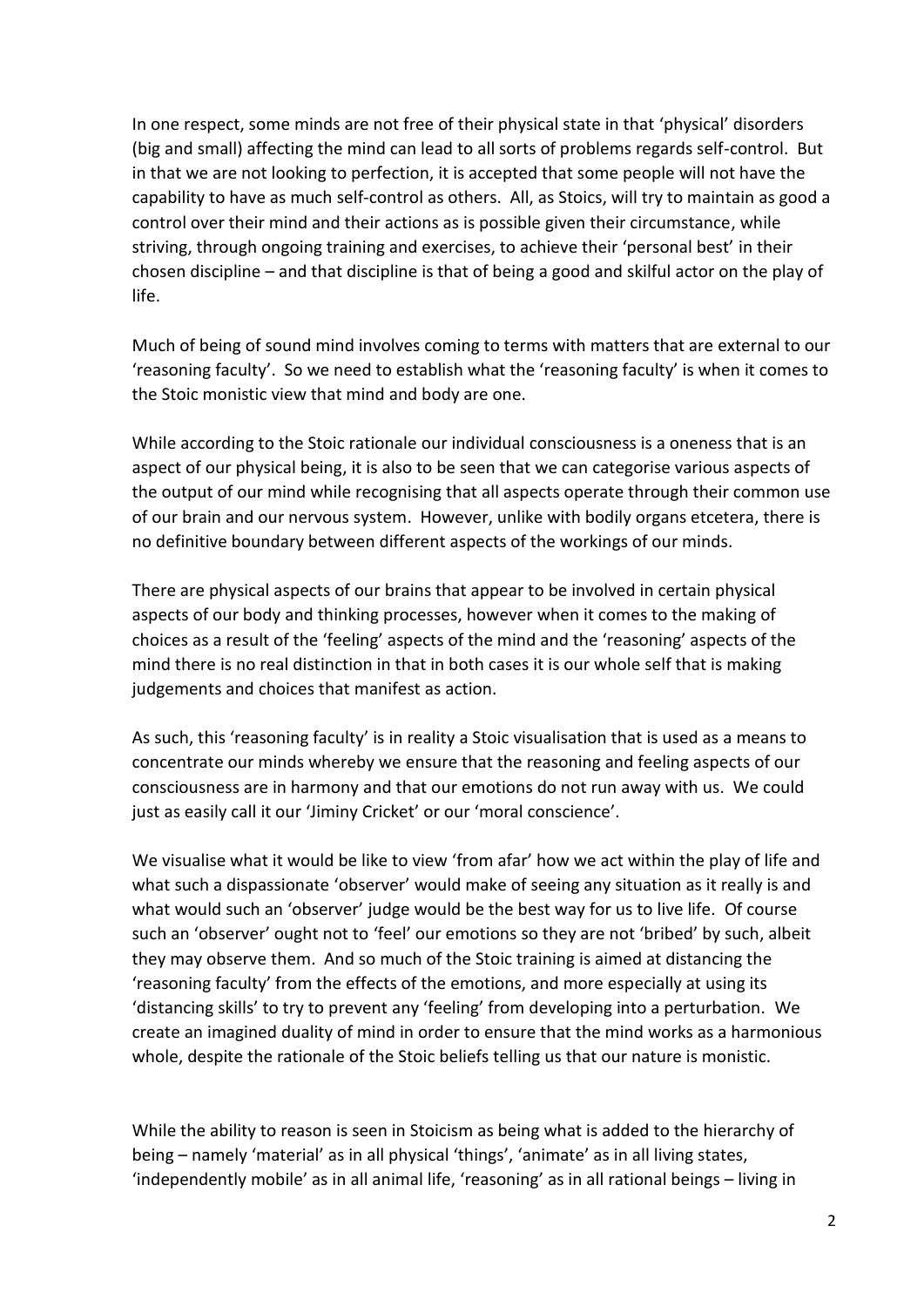accord with Nature requires that we acknowledge that our nature extends across all four qualities of being. So when we look to live in accord with our own nature as human animals, as well as to live in accord with Nature as a whole, we are recognising ourselves as human beings that are made out of the matter that is the body of the Cosmos, beings that have the quality of animate life and beings with an element of freedom of movement as well as the ability to reason.

As such the Stoic training is not aimed at just training our reasoning faculty, but at training us to live as physical living independently mobile rational animals that are manifested out of the body of God. We train both body and mind in that they are one.

Which is why learning to keep emotions answerable to the 'ruling faculty' involves both clearing our minds of unsound opinions through rational examination of such opinions, and also habituating our bodies through being aware as to how our body 'exhibits' our emotions through our body language.

For instance, in situations where we are faced with a person who is showing all the signs of being physically threatened we can add to the problem in that our bodies are liable to mirror their aggression by showing the tenseness of readying itself for flight or fight and such 'exhibition of our emotions' can add to an already tense situation and so bring on an attack that may have been otherwise avoided.

By consciously relaxing one's facial muscles, shoulders and arms and by ensuring that one is not clenching one' fists and the arms are hanging loosely by one's side and that one talks in a calm voice, one presents a non-threatening stance that also says that you are not intending to attack. Concentration on what the body is manifesting helps one to keep calm whereby one is able to ensure that one is thinking rationally and so will be truly ready to act as necessary. Such conscious relaxation of the body language does not reduce one's readiness for action if reason says such is needed. However, often the lack of a threatening response will take the wind out of the other person's sails and they too will unconsciously start to mirror your stance and so will become calmer in themselves.

Some believe that at times deliberate aggressive body language may be appropriate – even Seneca hints at such in his views on feigning anger – but here care is needed as the deliberate use of threatening body language will probably heighten one's own inner emotions to whereby the reasoning faculty loses control while stirring up emotions in anyone coming into range of such aggression. This aspect of our nature, whereby emotions are made manifest through body language and body language can affect emotional states, is something that the Stoic needs to be well aware of.

Instead of aggression, the Stoic adds an air of determination to their air of calm as and when necessary, as is exampled in the following report regards Socrates' use of body language:

*"But to see Socrates when our army was defeated and scattered in flight at [Delium], was a spectacle worthy to behold. On that occasion I was among the cavalry, and he*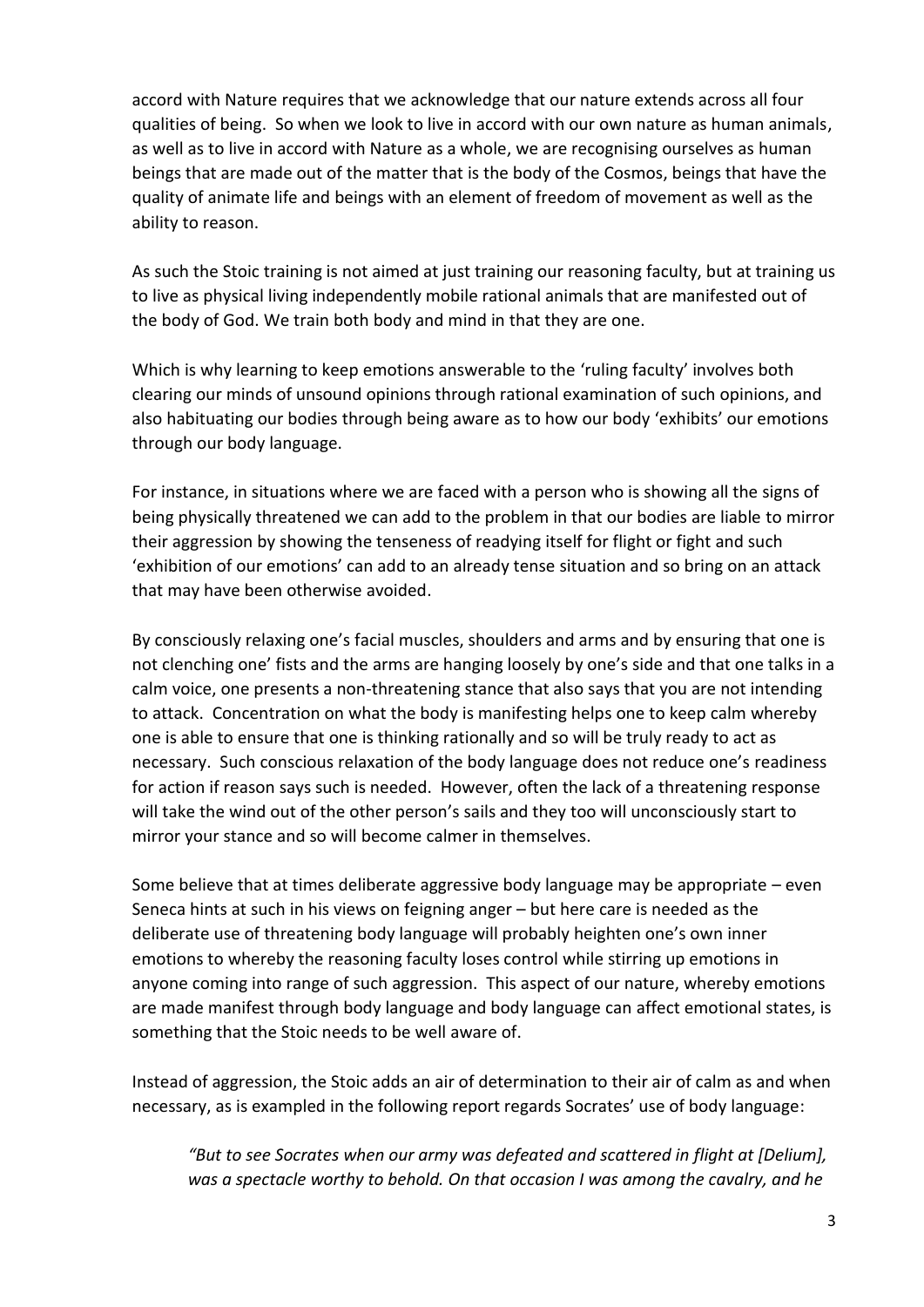*was on foot, heavily armed. After the total rout of our troops he and Laches retreated together; I came upon them by chance, and seeing them, bade them be of good cheer, for that I would not leave them. As I was on horseback, and therefore less occupied by a regard of my own situation, I could better observe that at Potidaea the beautiful spectacle exhibited by Socrates on this emergency. How superior he was to Laches in presence of mind and courage! Your representation of him on stage, O Aristophanes, was not wholly unlike his real self on this occasion, for he walked and darted his regard around with a majestic composure, looking tranquilly both on his friends and enemies; so that it was obvious to everyone, even from afar, that whoever should venture to attack him would encounter a desperate resistance. He and his companion thus departed in safety; for those who are scattered in flight are pursued and killed, while men hesitate to touch those who exhibit such countenance as that of Socrates even in defeat.* [Alcibiades speaking in Plato's 'The Banquet' from Socrates, A source book compiled by John Ferguson, 1970 The Open University Press]

Socrates shows a determined stance, but does not invite attack by '*looking tranquilly both on his friends and enemies.'*

All of which is why the Stoic aim of maintaining calm inner feelings while presenting a calm exterior through the rule of the 'reasoning faculty' is sound. And what applies to threatening situations can be of equal benefit in all situations. So part of the Stoic training is to habituate both calm emotions and an outwardly calm physical appearance in all situations whereby the emotions are appropriate and proportionate to the facts of the situation.

In training our 'observer', our reasoning faculty, we learn through the Stoic rationale that its only concern should be to make judgements that will lead to appropriate actions that would be those of a person of good character whose only real interest is to be of benefit to the Whole.

To this end no 'external' has any value to it. The 'reasoning faculty' will not be bribed by some perceived benefit or attachment or aversion. It will judge only as to what is the reality of any given situation. For instance, it will look to the nature of our love for our family members only to consider as to if such love is appropriate and proportionate for a person whose has a role in life to care for their family. From such a stance it will bring its influence to bear by encouraging what is appropriate and/or by trying to reign back on what is inappropriate to a life of good.

And how does it make such dispassionate judgements?

By ensuring that the impressions one is getting from one's senses are as accurate an impression as is possible of the reality of what is happening in our lives. This way our 'reasoning faculty' will be able to see things as they really are, free from any influence that our emotions may have. As such, by way of example, a spouse or a child is viewed by the reasoning faculty as being a mortal human being that can be physically harmed or taken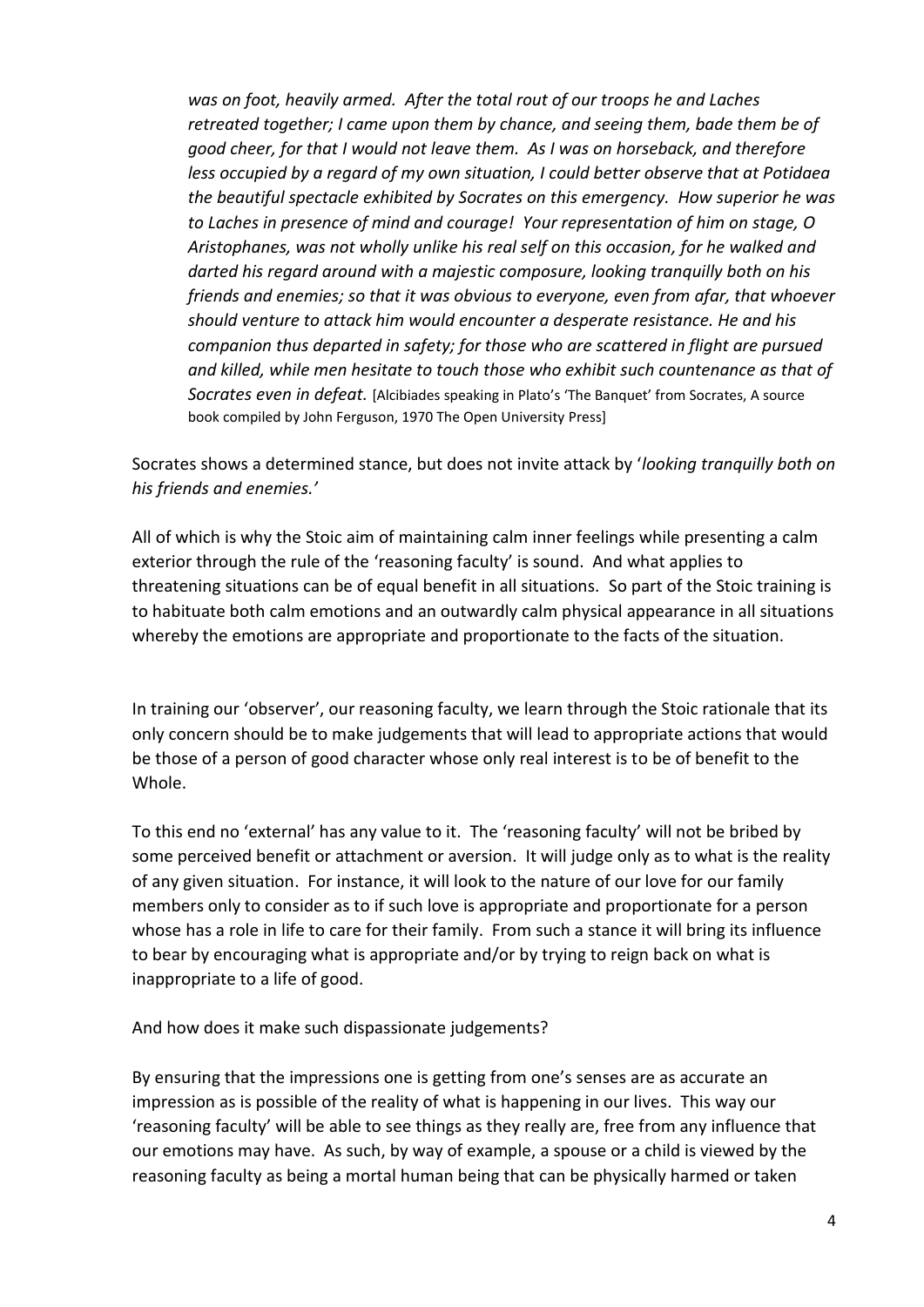away from us at any time, while at the same time the individual will still have the natural affections that any healthy human animal will have for their family members.

The view of the visualised 'reasoning faculty' is not in conflict with the view of the 'whole person'. All that happens is that the 'reasoning faculty' offers an alternative view of the same situation whereby we are able to arrive at a sounder understanding of any situation.

So we train to examine the 'naked facts' behind what our senses are telling us and also to examine what our 'opinions' are telling us, especially regards emotionally induced 'opinions'.

In that our true 'reasoning faculty' is the totality of the 'spark of God' that is an aspect of our nature as animals manifested out of the body of the Cosmos, our 'reasoning faculty' is able to rise above many of our excitements, fears or upsets and so continue to help to guide us even in the worst of times. For instance, it can see to it that any natural feeling of loss does not overcome us whereby we cease to be of any benefit to the rest of society.

As Seneca tells us, as Stoics we will feel our hurts but we will overcome or bear them without getting to the stage of suffering perturbations. And we are more likely to overcome or bear them if we keep them in proportion by ensuring that they are appropriate to what it is that is causing the triggering of our feelings. And to do this we look at life from many viewpoints – that of the impressions we receive, that of our instincts and that of our ability to think rationally etcetera. And to help us in all of this we have our framework of beliefs about the nature of Existence that helps to ground our thoughts and actions in the reality of what is.

One of the main Stoic training matters in maintaining a sound mind is that of understanding how to value external things, including people, when it comes to making appropriate choices, especially regards our ongoing choice as Stoics regards being 'good'.

There is a trend to deny that, in Stoicism, anything has any value other than that which maintains the 'goodness' of our 'reasoning faculty'. Yet this is to ignore the Stoic rationale that tells us that God manifests all that there is and that therefore we ought to value all that God has seen fit to present us with through the evolution of the Cosmos. 'What is' is as God wills it to be, so we ought to value 'the gifts of Fortune' - as appropriate.

Restricting value to the 'reasoning faculty' also ignores the Stoic rationale that tells us that our 'reasoning faculty' is one with our physical body whereby we need to maintain the 'goodness' of all *'that is of our doing,'* which includes our interaction with 'externals'. And to choose how we interact with 'externals' we need some means of valuing their implications when they impinge on our lives, both regards temptations and regards usefulness.

I need a new car. I am eyeing up a fancy red open top sports car.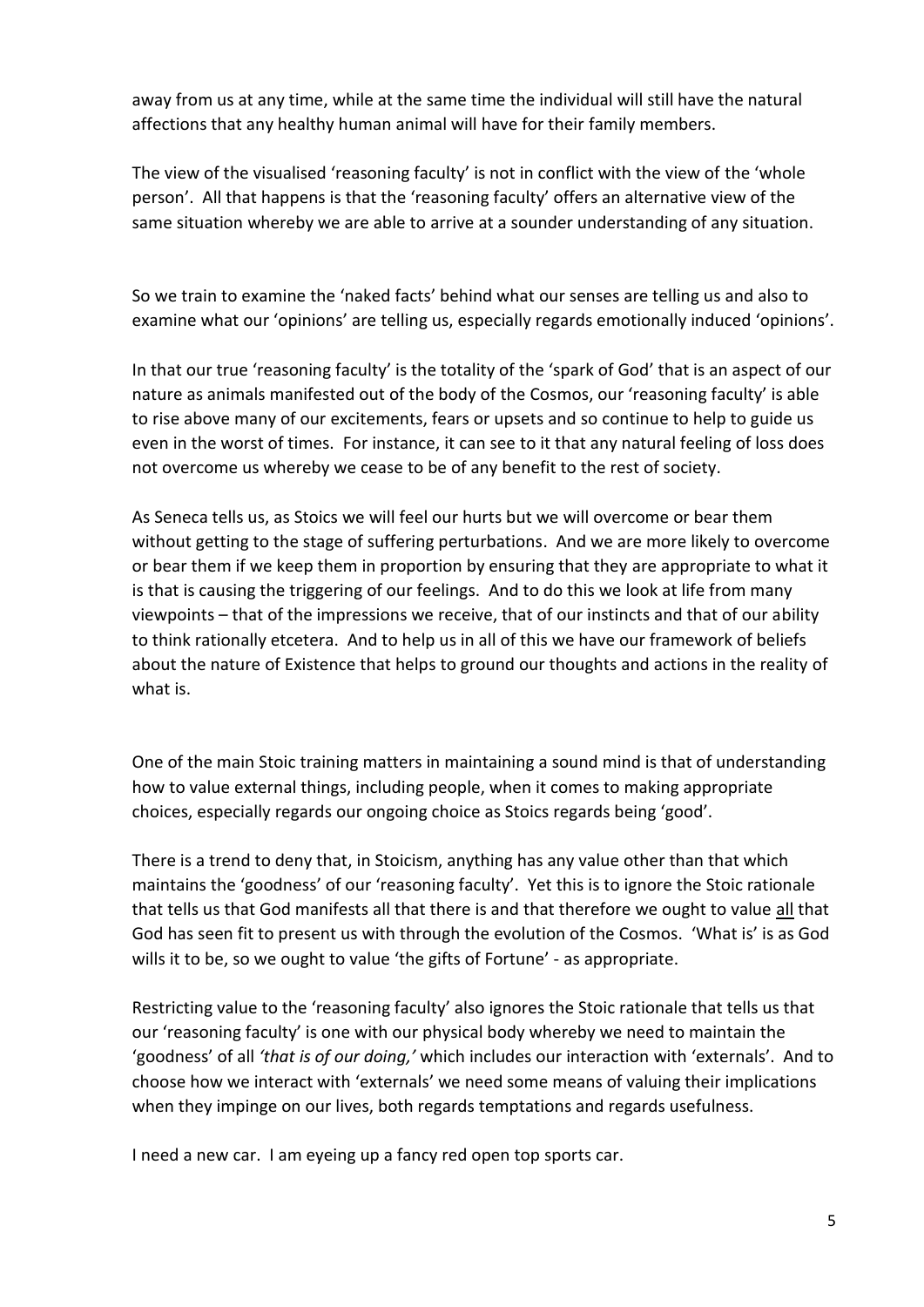Does it have any value regards my being a person of good character. No, but it may make others question my sanity in wanting such a car at my age.

Does it have any value regards fulfilling my needs as governed by my roles in life? Will it help me to fulfil my duties any better than a more sedate sensible and practical car? Probably not. In fact a more practical car would probably be better in many respects, especially when it suddenly pours with rain.

Is there any reason why I ought to buy the sports car? Maybe I can afford it and I am buying the car as an alternative to my practical car and there is no reason why I should not indulge myself – after all, in buying the car I am providing employment for others and I will be taking advantage of 'the gifts of fortune'.

Is there any reason why I should not buy the car? I cannot afford it and it will affect my ability to fulfil my roles in life, whereby those around me may suffer. And bearing this last point in mind, if I still buy the car it will be because I have placed a 'value' on it that it does not deserve. I will be allowing my emotions to rule my head and this will lead to perturbations, if not immediately, sometime in the future – when, as they say, the chickens will come home to roost. Eventually a solely selfish irrational emotional choice will lead to sorrow.

This is how a Stoic views matters – from many angles, whereby any choice is based on the ratio of importance of many factors.

We are not just looking for how to be 'good', but also as to how to live well in this life we have been gifted.

Above all else, the only thing of real value to the 'ruling faculty' is making choices that will lead to the Stoic being 'good' and so aligning their will with the will of God. However we are not just our 'ruling faculty'. We are rational social animals and as Stoics we aim to live as such. So there is much that is of 'value' when it comes to our being able to fulfil our roles in life. And circumstance will dictate what value we place on such 'externals'.

Traditionally talking of all 'externals' as being 'indifferents' and that such 'indifferents' are 'preferred' or 'dispreferred' can be confusing, especially if you tell a would-be-Stoic that their children are 'indifferents' - albeit that if a child is playing up it might be comforting to think of them as such.

It is better to consider that Stoicism offers two value systems. The first is that the 'reasoning faculty' needs to be as the dispassionate judge, whereby all that it is considering is seen rationally and free of being in the thrall of the emotions. As a judge may look to the justifiability and even the desirability of some 'external', including emotions, when making a judgement, they will be judging as to if and to what extent the involvement of the externals and the emotion is desirable as matters move on. However they will not be swayed by any forceful argument presented by the emotions. The judgement will be about the value of the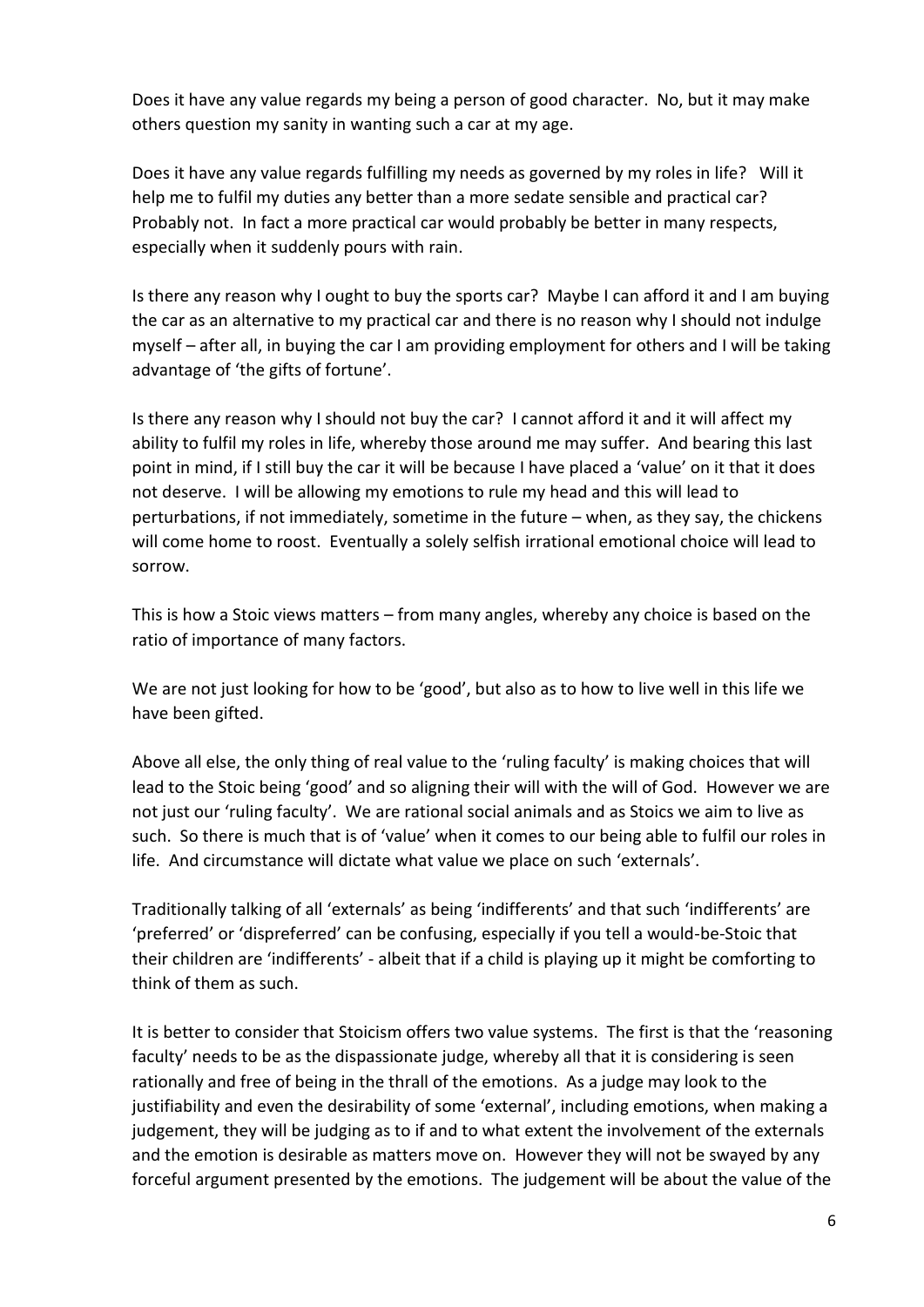emotions and externals and will not be a judgement made by the emotions. So the only thing of value to the 'judge' is maintaining a sound mind and having to hand as many examined 'facts' as are possible in order to make sound choices.

Part of making such rational choices will be the ability to judge the relative value of varying factors. And here we have the Stoic value system regards 'externals'.

Now some of the classic examples of looking to the value of 'externals' is health, wealth and reputation. It is clear that all of these are of negative value if such are being used to further the cause of 'bad' people. But for the Stoic, in that we are aiming to be 'good', in almost all circumstance degrees of health, wealth and reputation will be of some value and as such appropriate effort needs to be expended to try to maintain them.

A carpenter will place a value on their tools in that they are necessary for them to fulfil their role as a carpenter. They will place an even greater value on good quality tools that enable them to be at their best. However if a Stoic carpenter lost all of their tools and could not replace them they would simply see that their role as a carpenter had been taken away from them – temporarily or permanently.

In like manner, 'externals' have a positive or negative value to us regards whether they help us to serve the greater good or not. But at the same time, even that which obstructs our aims is to be valued as a God given manifestation, for all is a part of the Cosmos that is manifested in accord with the will of God.

Here we step over into the allied Stoic teachings about acceptance and accepting what is. We also step over into the Stoic teachings about the acceptance of the temporary nature of all 'externals' – even that of our spouses and children in that all humans are mortal.

By seeing and internalising the overarching totally interlinked nature of the Stoic view of life we gradually arrive at the point whereby all falls into place and we are able to mostly live as a 'good' person trying to align their will with the will of God. Occasionally emotions will overpower us. Our training will help keep such incidents to a minimum while also ensuring that we regain control as quickly as possible. For instance, we may feel the loss of a loved one, but our training will tell us that we have not lost the time we did have with them and that we should be grateful for such and that we should move on in our journey just as they have moved on in their journey. And, following the Stoic rationale, if the moving on relates to their death, they will have been reabsorbed into the body of God and so they are still with us.

All such ideas help to lessen any sense of loss and so helps to prevent such becoming a perturbation, as also seeing matters from the varying Stoic viewpoints helps us to address all sorts of issues.

As Stoics we can experience all sorts of emotions – however our training ensures, for the most part, that we do not become our emotions.